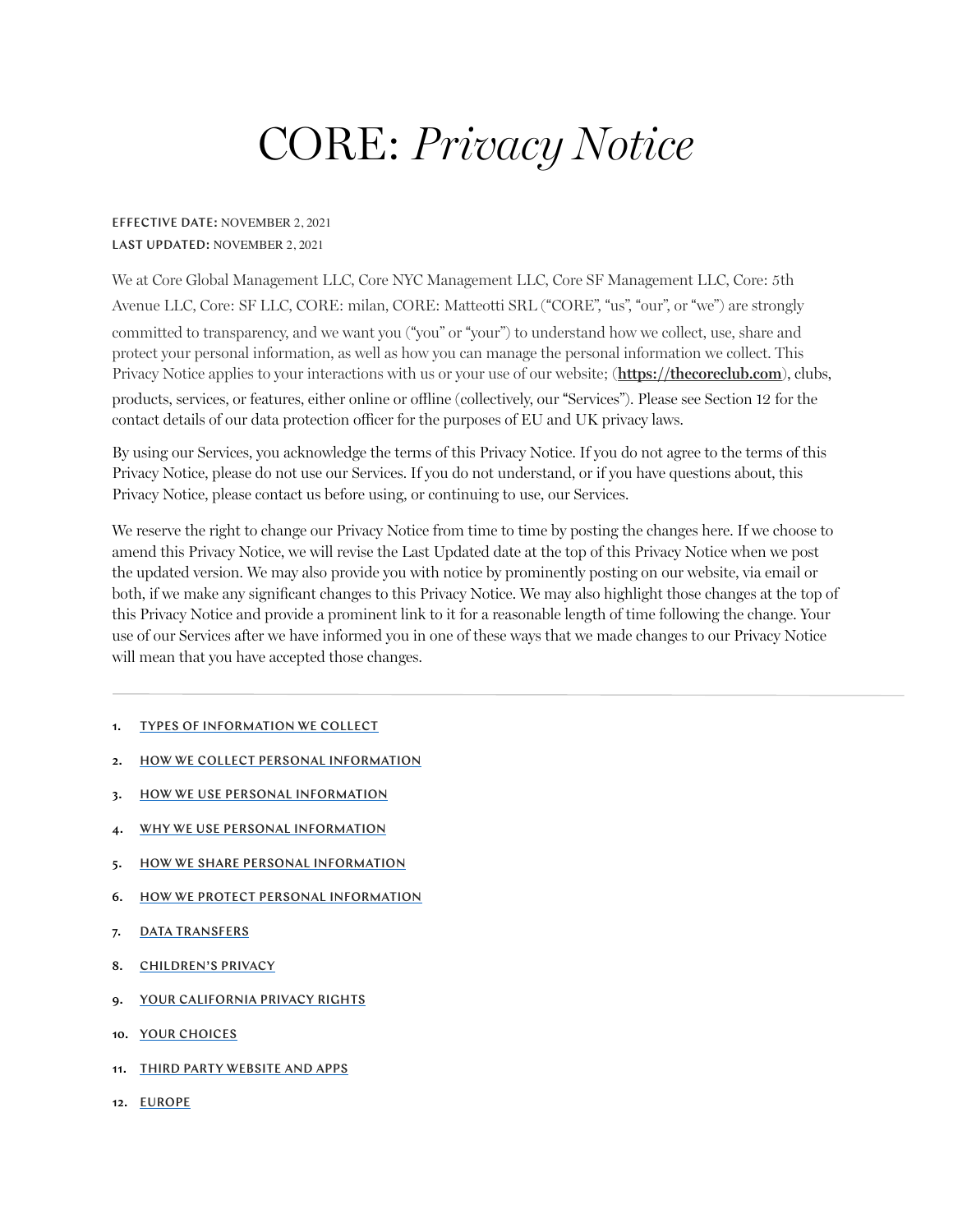#### 13. CONTACT US

# <span id="page-1-0"></span>1. TYPES OF INFORMATION WE COLLECT

We collect two basic types of information from you when you provide it to us or when you use or interact with our Services: personal information and non-personal information.

Personal information includes all information that relates to you or which are opinions about you personally and

either identifies or may be used to identify you personally (collectively, "personal information"). We may collect the following types of personal information from you depending upon the device you are using and how you interact with us or use or interact with our Services, such as your:

- **Contact Information.** Name, mailing address, email address, phone number, and other contact information.
- **Background Information.** Date of birth, demographic information, and affiliations that you share with us.
- **Employment Information.** Position/job title and place of work.
- **Preferences:** Your preferences regarding foods, beverages, interests, travel, and habits that we can use to improve our Services.
- **Account Information.** If you create an account, we may store and use your name, email address, zip or postal code and other personal information you may provide with your account. You can modify some of the personal information associated with your account. If you believe that someone has created an unauthorized account, you can request its removal.
- **Device Information.** IP address, browser type and version, browser plug-in types and versions, operating system and platform, device type and device identifiers.

To see all of the categories of personal information we collect, **[click here.](https://member.thecoreclub.com/privacy.aspx)**

Non-personal information includes information that does not personally identify you or information that has been anonymized (collectively, "non-personal information"). When we combine non-personal information with personal information, we treat the combined information as personal information.

You can always refuse to provide your personal information, but please note that some personal information is necessary to provide our Services.

# 2. HOW WE COLLECT PERSONAL INFORMATION

We need to collect personal information from you in order to provide you with our Services, as well as to improve your experience. You may provide us with personal information in several ways, including, for example when you:

- Visit our website or club, or use our Services;
- Register for an membership or create an account on our;
- Correspond with us in any way, including through surveys;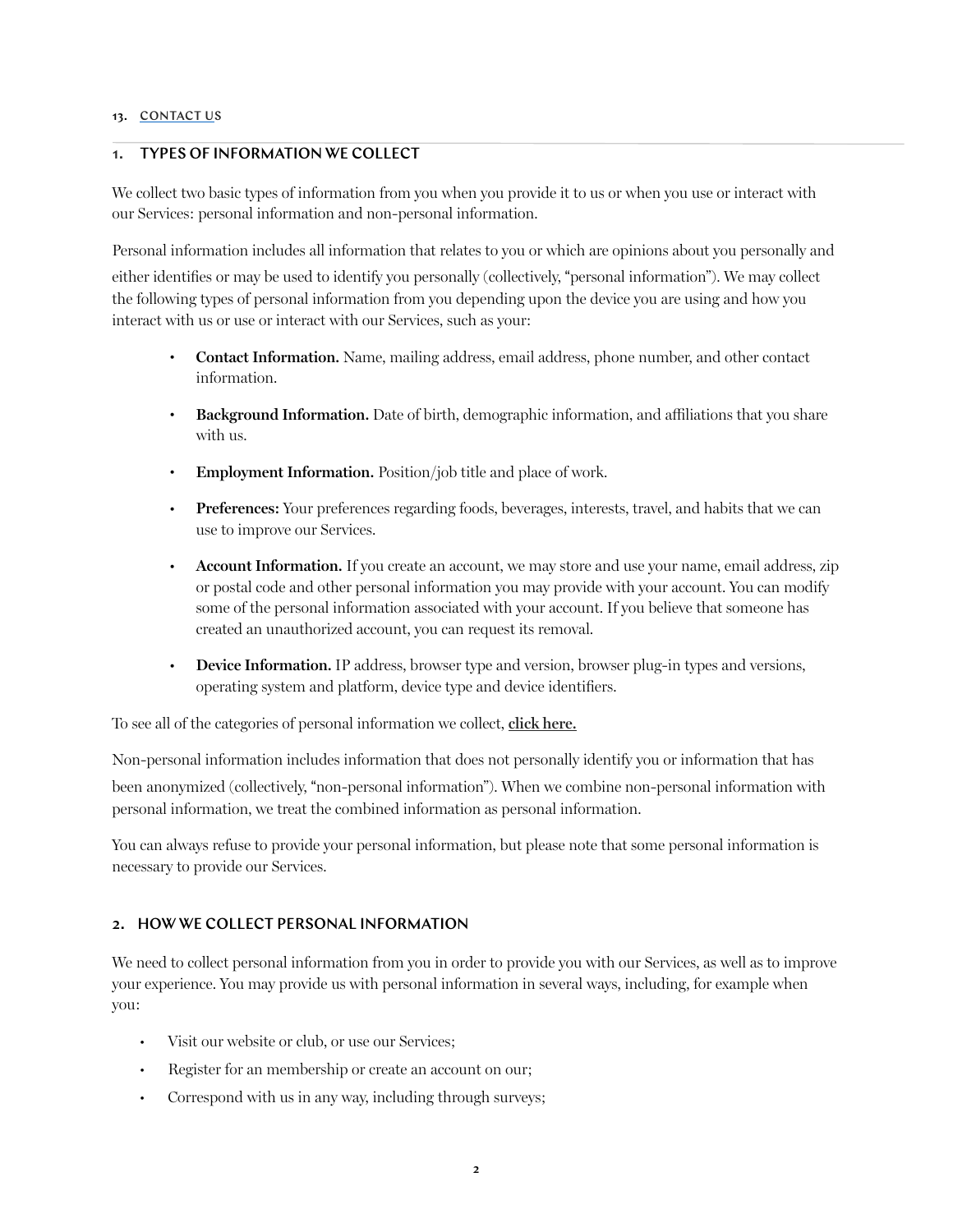- Sign up to receive our newsletter or promotional information;
- Ask for customer service, support or other assistance; or
- Interact with us in any other way, online or offline, including through our Services.

#### **COOKIES**

Like many websites and apps, we use "cookies", which are small text files that are stored on your computer or equipment when you visit certain online pages that record your preferences and actions, including how you use the website. We use this information for analytics purposes which allows us to improve your browsing experience. The information we collect through these technologies will also be used to manage your session. Out of these cookies, the cookies that are categorised as "necessary" are stored on your browser as they are essential for the working of basic functionalities of the website. These necessary cookies cannot be disabled.

For more information about cookies and how we use them, please see our **[Cookie Notice.](https://member.thecoreclub.com/privacy.aspx)**

**Cookie Opt-out.** You can set your browser or device to refuse all cookies or to indicate when a cookie is being sent. If you delete your cookies, if you opt-out from cookies, or if you set your browser or device to decline these technologies, some Services may not function properly. Our Services do not currently change the way they operate upon detection of a [Do Not Track](https://www.consumer.ftc.gov/articles/0042-online-tracking) or similar signal.

#### ONLINE ANALYTICS

We also use various types of online analytics including Google Analytics, a web analytics service provided by

Google, Inc. (!**Google**"), on our website. Google Analytics uses cookies or other tracking technologies to help us analyze how users interact with and use the website, compile reports on the related activities, and provide other services related to website and app activity and usage. The technologies used by Google may collect information such as your IP address, time of visit, whether you are a return visitor, and any referring website or app. The information generated by Google Analytics will be transmitted to and stored by Google and will be subject to

Google"s **[privacy policies](http://www.google.com/policies/privacy/partners/)**. To learn more about Google"s partner services and to learn how to **opt-out** of tracking of analytics by Google **[click here](https://tools.google.com/dlpage/gaoptout/).**

#### OFFLINE INTERACTIONS AND OTHER SOURCES

We also may collect personal information from other sources, such as our partners or third party service providers, or from our offline interactions with you for the purposes listed in the **How We Use Personal Information** section below, including to enable us to verify or update information contained in our records and to better customize the Services for you. For example, if you apply for a position with us, we may collect information from former employers, employment/recruiting agencies, credit reference agencies, or other background check agencies.

#### SOCIAL MEDIA INTEGRATION

Our Services may, from time to time, contain links to and from social media platforms. You may choose to connect to us through a social media platform, such as Facebook, LinkedIn or Twitter, and when you do, we may collect additional information from you, including the information listed in the **Types of Information We Collect** section above. Please be advised that social media platforms may also collect information from you.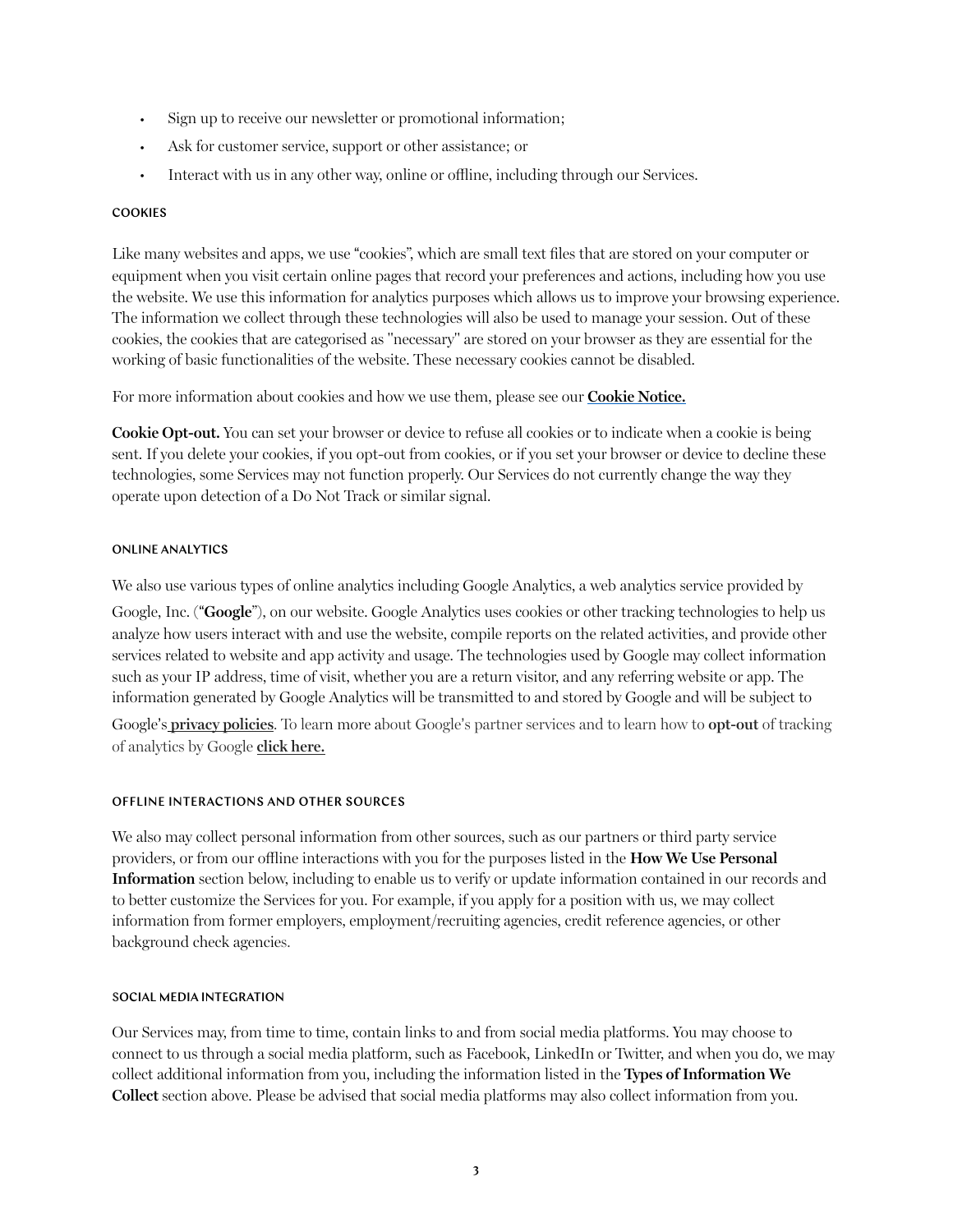When you click on a social plug-in, such as Facebook's "Like" button or Twitter's "Tweet" button, that particular social network"s plugin will be activated and your browser will directly connect to that provider"s servers. We encourage you to review the social media platforms" usage and disclosure policies and practices, including the data security practices, before using them.

#### SURVEYS

From time to time, and subject to your consent where required by applicable local law, we may provide you with the opportunity to participate in surveys, some of which might be sponsored or conducted by a third party. Participation in these surveys is completely voluntary. If you choose to participate, we will request certain personal information from you. If there is a third party sponsor involved in the survey, we may provide certain

personal information to the third party sponsor. Please make sure to review the sponsor"s privacy policy and be aware that any surveys offered by us may be governed by specific rules and terms and conditions that are separate from and in addition to this Privacy Notice. By participating in any such surveys you will become subject to those rules, including but not limited to receiving emails containing survey communications.

## 3. HOW WE USE PERSONAL INFORMATION

We may use personal information to do any or all of the following:

- provide you with our Services;
- facilitate your interactions and transactions with us;
- respond to your requests, communications, suggestions, comments, inquiries, and requests (including your feedback about our Services);
- administer our relationship with you, including creating and managing your membership;
- maintain and improve our Services;
- measure the performance of our Services;
- develop new clubs, products, features, and services;
- better understand the preferences of our members;
- provide personalized Services, including content and ads;
- provide you with, and improve, relevant marketing offers or information from us or relevant third parties;
- facilitate your participation in our surveys and promotions;
- ensure our systems and premises are secure;
- develop and manage relationships with our business partners;
- respond to legally binding requests from law enforcement, regulatory authorities, or other third parties;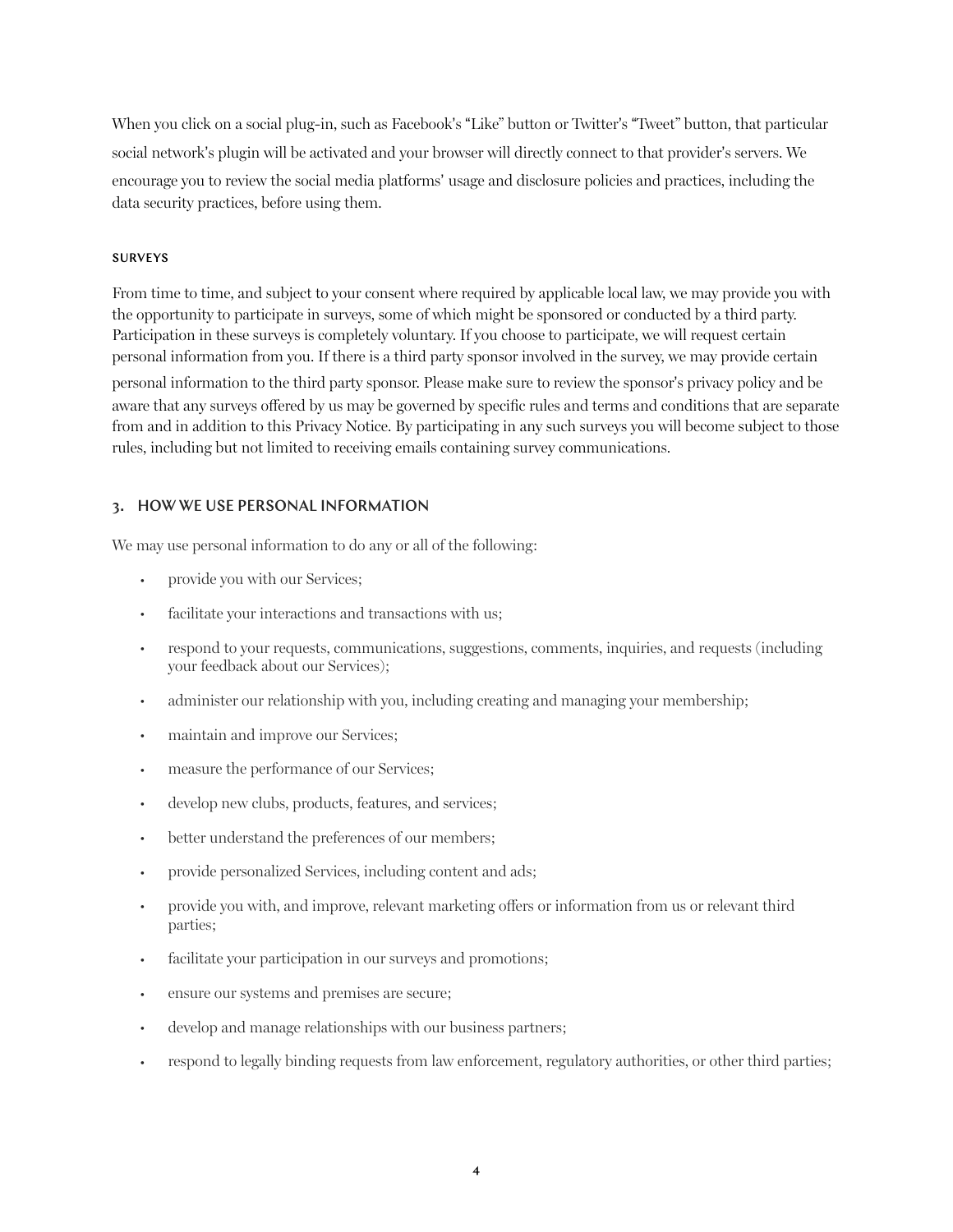- defend, protect or enforce our rights or applicable terms of service or to fulfill our legal or contractual obligations;
- manage any dispute and accidents and take legal or other professional advice;
- to prevent fraud or the recurrence of fraud;
- assist in the event of an emergency;
- comply with applicable law; or
- any other purpose with your consent.

We may also combine your personal information collected through various sources, including information collected through our Services, and develop a customer profile that will be used for the purposes above.

Except as otherwise permitted or required by applicable law, we only retain personal information for as long as we need to use the information for the purposes listed above, including, for legal, regulatory, backup, archival, accounting, and/or audit purposes.

We may use personal information to create non-personal information. We may use non-personal information for any legitimate business purpose.

#### 4. WHY WE USE PERSONAL INFORMATION

We may use personal information for a number of reasons:

- to fulfill our contractual obligations to you, including to provide our Services to you;
- the individual has given consent for a particular purpose (for example, where an individual has given us consent to send them electronic marketing);
- when using the information is necessary for our legitimate interests or those of a third party, provided we have balanced these against the individual"s rights and interests; and
- in order to comply with a legal obligation (for example, responding to government or law enforcement information requests).

Our legitimate interests for using personal information are:

- to effectively administer and manage our business;
- to ensure effective administration and management of the individual"s relationship with us, including providing our Services;
- to understand how our members use our Services and to manage our Services;
- to carry out research and analysis on what Services or products our members want or how they would like us to improve our Services and products;
- to understand how our members use our Services and identify any issues in how the Services are used and how we can improve the member's experience;
- to tell our members about the various products and Services we can offer;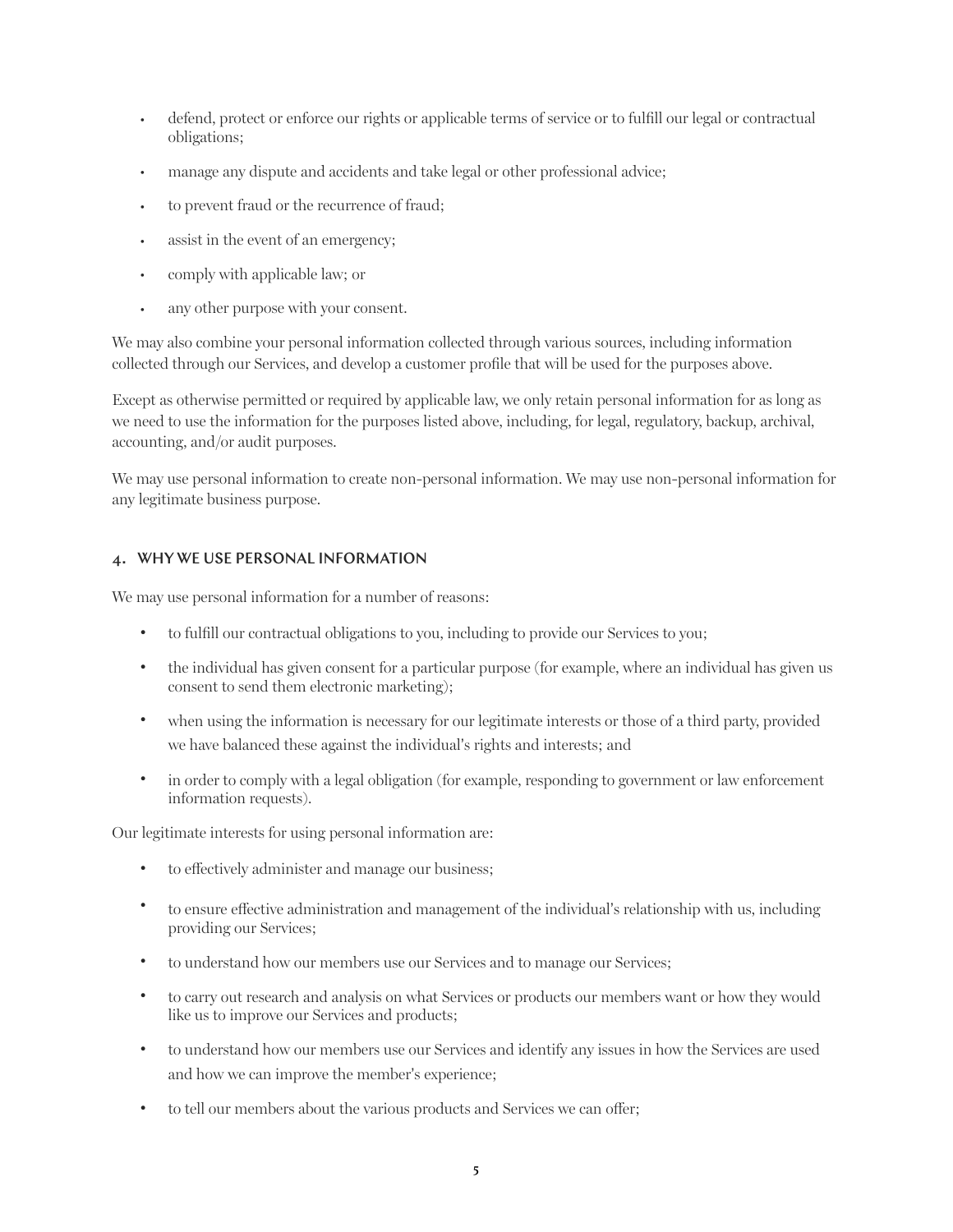- to understand and respond to inquiries and feedback;
- to better tailor and personalize the promotions and benefits that we can offer to our members;
- to ensure our systems and premises are secure;
- to develop relationships with business partners; $\setminus$
- to ensure debts are paid;
- to operate suppressors to exclude you from direct marketing if you unsubscribe;
- to share data in connection with acquisitions and transfers of our business;
- to manage our relationships with business partners;
- to prevent, detect, or investigate unauthorized use of our Services and ensure we comply with the law and our policies; and
- to manage any dispute and accidents and take legal or other professional advice.

## 5. HOW WE SHARE PERSONAL INFORMATION

#### **We do not sell or rent personal information.**

We may share personal information with our third party service providers, suppliers, vendors, professional advisors and business partners, which may include IT service providers, financial institutions and payment providers, customer relationship management vendors, other cloud-based solutions providers, lawyers, accountants, auditors and other professional advisors. We contract with such vendors and advisers to ensure that they only process your personal information under our instructions and ensure the security and confidentiality of your personal information. We share personal information with these third parties to help us:

- with the uses described in the **How We Use Information** section above;
- in the operation, management, improvement, research and analysis of our Services;
- with our marketing and promotional projects, such as sending you information about products and services you may like and other promotions (provided you have not unsubscribed from receiving such marketing and promotional information from us); and
- comply with your directions or any consent you have provided us.

We may share personal information with law enforcement and regulatory authorities or other third parties as required or permitted by law for the purpose of:

- responding to a subpoena, court order, or other legal processes;
- defending, protecting, or enforcing our rights;
- assisting in the event of an emergency; and
- complying with applicable law.

In accordance with applicable law, we may also transfer or assign personal information to third parties as a result of, or in connection with, a sale, merger, consolidation, change in control, transfer of assets, bankruptcy,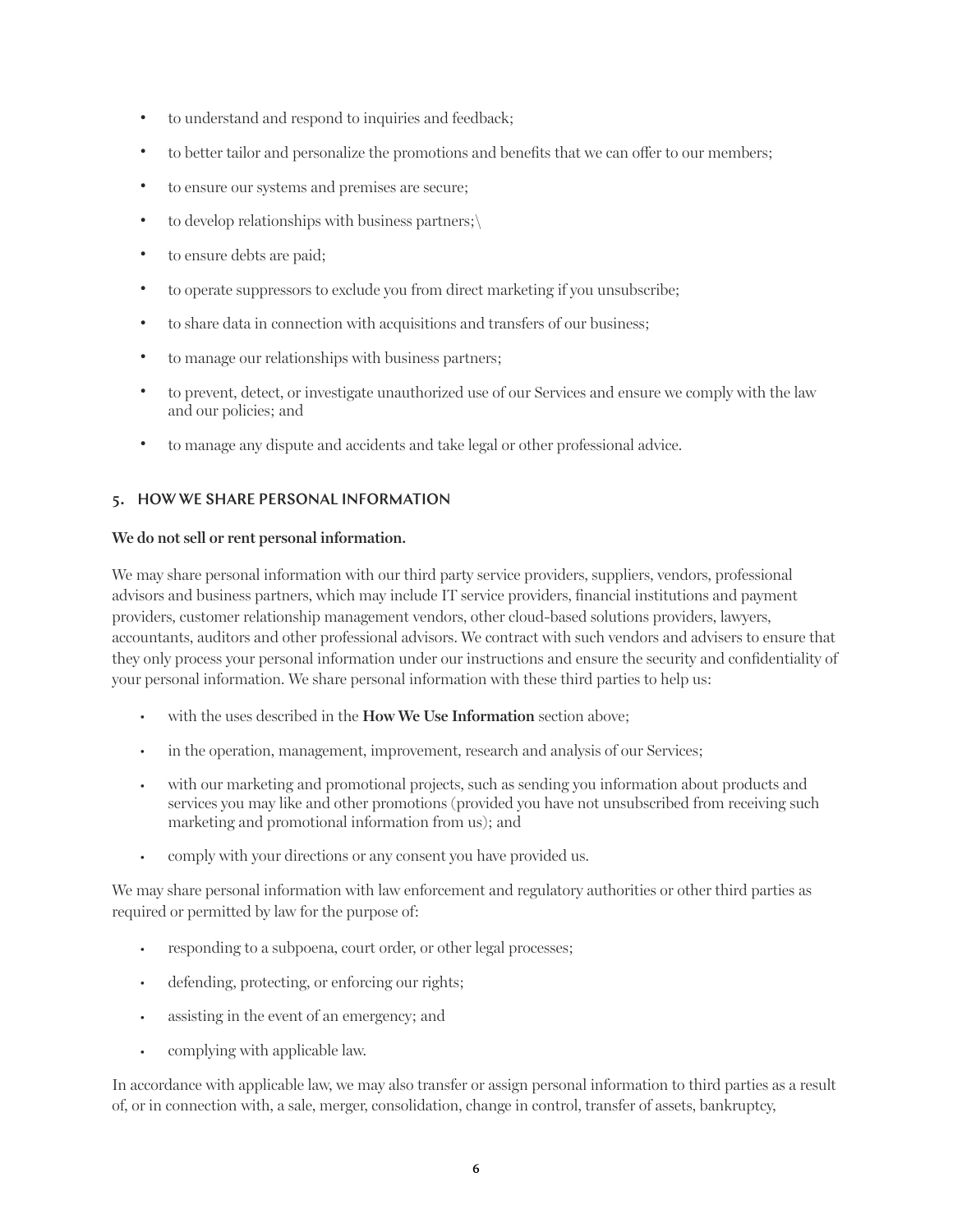reorganization, or liquidation. If we are involved in defending a legal claim, we may disclose personal information about you that is relevant to the claim to third parties as a result of, or in connection with, the associated legal proceedings.

To see all of the categories of personal information we share, **click here.**

We share non-personal information with third parties as reasonably necessary to meet our business needs.

#### 6. HOW WE PROTECT PERSONAL INFORMATION

We are dedicated to ensuring the security of your personal information. We use physical, electronic, and administrative security measures appropriate to the risks and sensitivity of the personal information we collect. We aim to provide secure transmission of your personal information from your devices to our servers. We have processes to store personal information that we have collected in secure operating environments. Our security procedures mean that we may occasionally request proof of identity before we disclose your personal information to you. We try our best to safeguard personal information once we receive it, but please understand that no transmission of data over the Internet or any other public network can be guaranteed to be 100% secure. If you suspect an unauthorized use or security breach of your personal information, please **[contact us](#page-8-1)** immediately.

#### 7. DATA TRANSFERS

We are a global business. As such, information we collect may be transferred to, stored, and processed in any country or territory where one or more of our business partners or service providers are based or have facilities which may be a different to your home country. While other countries or territories may not have the same standards of data protection as those in your home country, we will continue to protect personal information that we transfer in line with this Privacy Notice requiring that our business partners or service providers adhere to this Privacy Notice and the applicable privacy regulations in your home country.

#### 8. CHILDREN"S PRIVACY

Our Services are not for children or those under the age of 16. We do not knowingly collect personal information from children or other persons who are under 16 years of age. Individuals who are children or those under the age of 16 should not attempt to provide us with any personal information. If you think we have received personal information from children or those under the age of 16, please **[contact us](#page-8-1)** immediately.

#### 9. YOUR CALIFORNIA PRIVACY RIGHTS

We do not share personal information with third parties for their own direct marketing purposes without your consent. California residents under 18 years old, in certain circumstances, may request and obtain removal of personal information or content that you have posted on our Services. Please be mindful that this would not ensure complete removal of the content posted by you on our Services. To make any request pursuant to California privacy law, please **contact us.**

#### <span id="page-6-0"></span>10. YOUR CHOICES

We offer you certain choices in connection with our Services.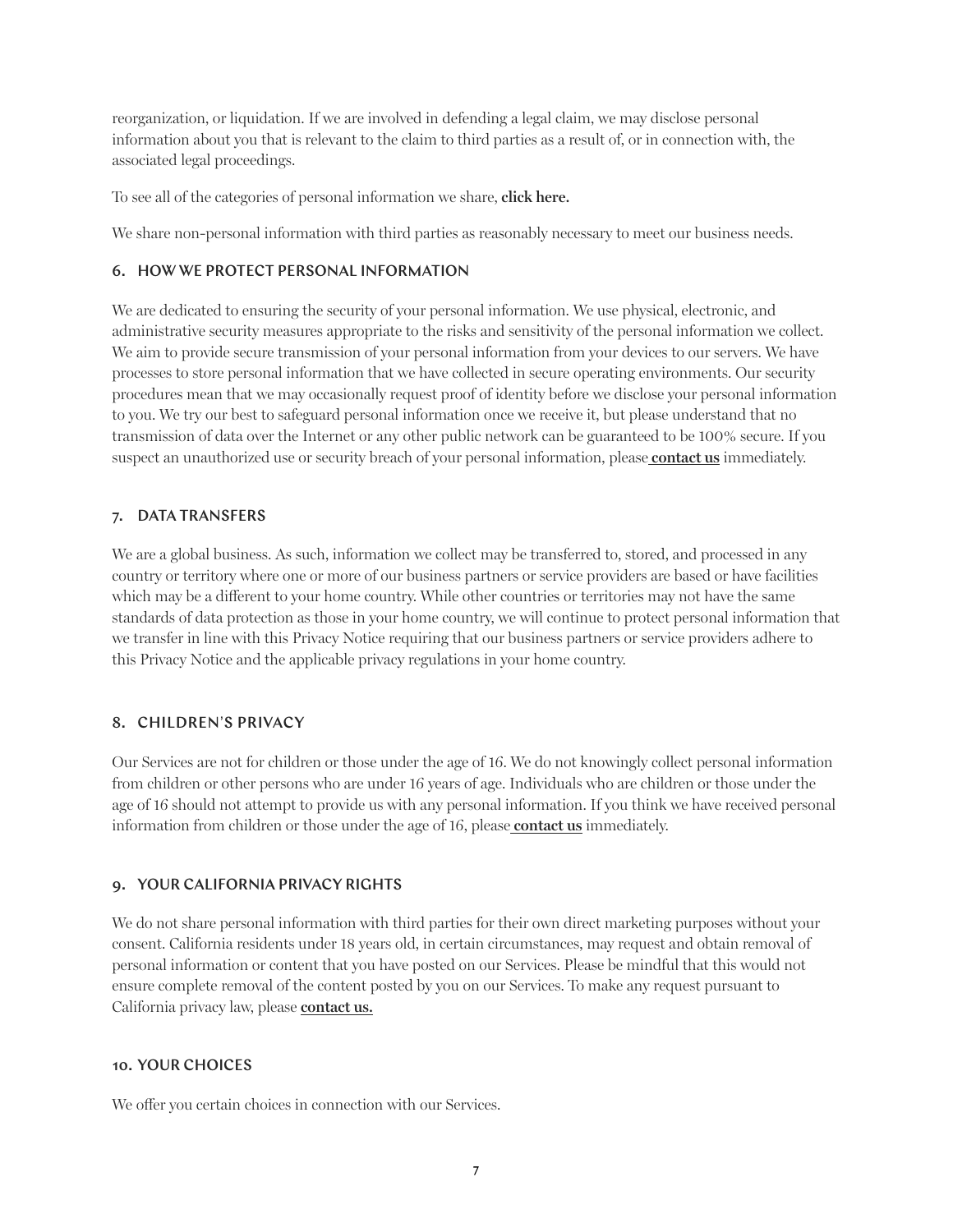#### **Access to your personal information**

You have the right to request access to the personal information that we collect, use, and disclose about you. You also have the right to not receive discriminatory treatment for exercising your access right. To submit a request or designate an authorized agent to make a request, please contact us using the information below.

#### **Deleting your personal information**

You have the right to request that we delete your personal information, subject to some exceptions under applicable law. Once we have received and confirmed your request, we will delete (and direct our partners and service providers to delete) your personal information, unless an exception under applicable law applies. You have the right to not receive discriminatory treatment for exercising your deletion right. To submit a request or designate an authorized agent to make a request, please **contact us** using the information below.

#### **Updating your personal information**

The accuracy of the personal information we have about you is very important. To submit a request to update or correct your information, please [contact us](#page-6-0) using the information below.

#### **Email Communications / Direct Marketing**

You may have the opportunity to receive certain communications from us related to our Services. If you provide us with your email address in order to receive communications, you can opt-out of marketing emails at any time by following the instructions at the bottom of our emails and adjusting your email preferences. Please note that certain emails may be necessary for the operation of our Services. You will continue to receive these necessary emails, if lawful and appropriate, even if you unsubscribe from our optional marketing communications.

#### **Cookies / Beacons**

If you wish to minimize information collected by cookies or beacons, you can adjust the settings of your device or browser. You can also set your device or browser to automatically reject any cookies. You may also be able to install plug-ins and add-ins that serve similar functions. However, please be aware that some Services may not work properly if you reject cookies. In addition, the offers we provide when you visit us may not be as relevant to you or tailored to your interests. For more information about how our Services use cookies, please see our Cookie Notice.

#### **Network Advertising Initiative**

Certain websites you visit may provide options regarding advertisements you receive. If you wish to minimize the amount of targeted advertising you receive, you can opt-out of certain network advertising programs through the Network Advertising Initiative (NAI) Opt-Out Page or through the Digital Advertising Alliance Opt-Out Tool. Please note that even if you choose to remove your personal information (opt-out) you will still see

advertisements while you"re browsing online. However, the advertisements you see may be less relevant to you. For more information or to opt-out of certain online behavioral advertising, please visit **[http://](http://www.aboutads.info) [www.aboutads.info](http://www.aboutads.info).**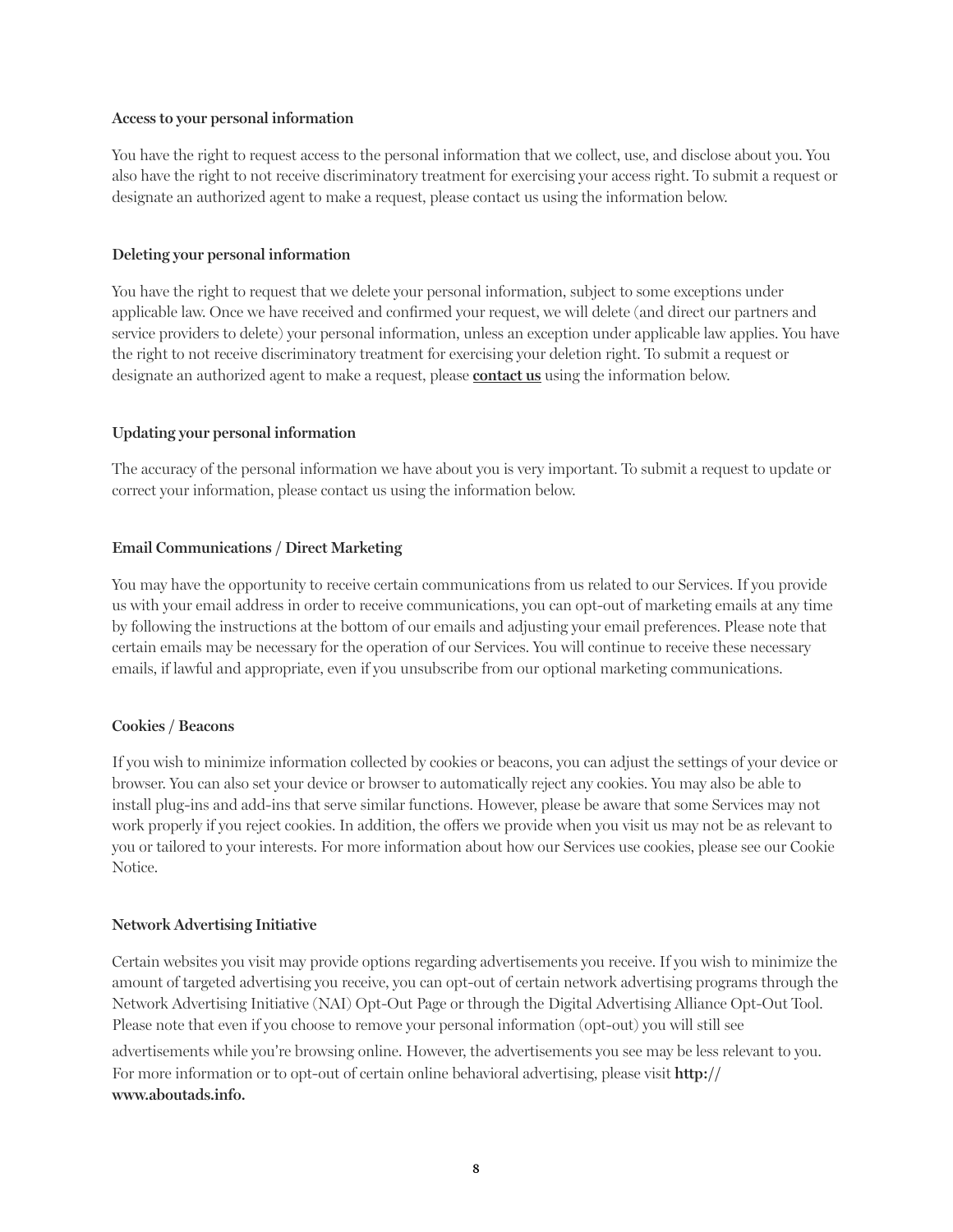Additionally, many advertising network programs allow you to view and manage the interest categories that they have compiled from your online browsing activities. These interest categories help determine the types of targeted advertisements you may receive. The NAI Opt-Out Page provides a tool that identifies its member companies that have cookies on your browser and provides links to those companies.

#### **Do Not Track**

Some devices and browsers support a "Do Not Track" (or, DNT) feature, a privacy preference that you can set in certain browsers, which is intended to be a signal to websites and services that you do not wish to be tracked across different websites or online services you visit.

Please note that we cannot control how third party websites or online services you visit through our website respond to **Do Not Track** signals. Check the privacy policies of those third parties for information on their privacy practices. Our Services do not currently change the way they operate upon detection of a [Do Not Track](https://www.consumer.ftc.gov/articles/0042-online-tracking) or similar signal.

#### 11. THIRD PARTY WEBSITES AND APPS

Our website and Services may contain links to other websites or apps operated by third parties. Please be advised that the practices described in this Privacy Notice do not apply to information gathered through these third party websites and apps. We have no control over, and are not responsible for, the actions and privacy policies of third parties and other websites and apps.

#### <span id="page-8-1"></span><span id="page-8-0"></span>12. EUROPE / UNITED KINGDOM

# **This section only applies if you are a resident of a member state of the European Union (EU), the United Kingdom, or the European Economic Area (EEA).**

If you have questions or concerns regarding the use of your personal information, please **[contact us](#page-8-0).**

#### INTERNATIONAL TRANSFERS

The personal information we collect from you may be transferred to and stored by our group companies, or IT vendors and other service providers (as specified in **How We Share Personal Information** above) who operate on our behalf. We also transfer information to a number of providers of business applications – such as CRM and marketing applications – as well marketing service providers. These providers are primarily located in the United States, but may also be located in other jurisdictions.

In certain cases, there may not be an adequacy decision by the European Commission and/or United Kingdom authorities in respect of those countries. Adequacy of data protection is instead ensured by Standard Contractual Clauses approved by the European Commission in accordance with Article  $46(2)(c)$  of the General Data Protection Regulation, or any equivalent clauses approved by the authorities in the United Kingdom including any additional safeguards as required by EU / UK data protection laws that we have in place with that third party. A copy may be requested by contacting our Data Protection Officer.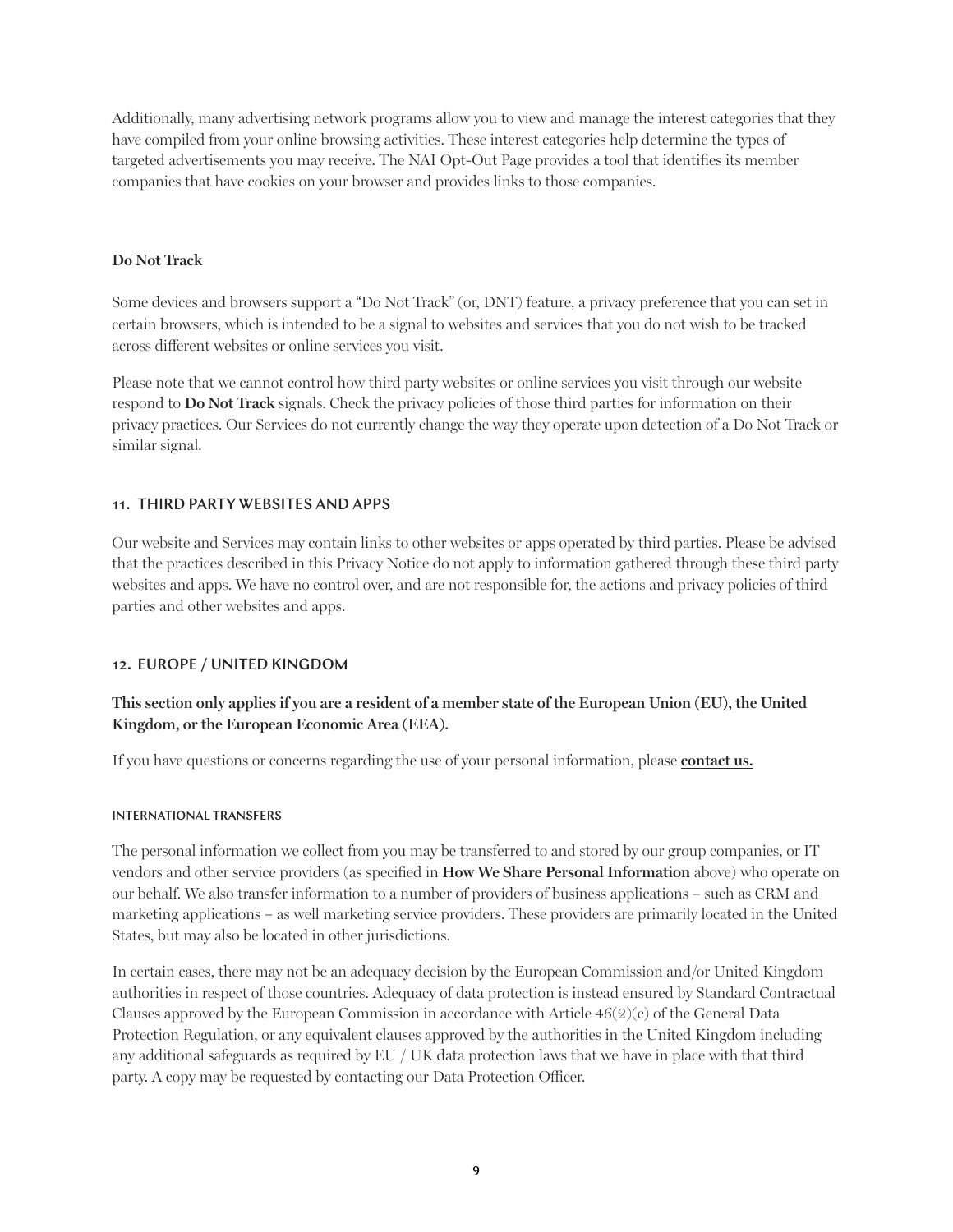#### DATA RETENTION

We retain your personal information for as long as necessary for the purpose(s) for which it was initially collected. The criteria we use to determine the retention period is as follows:

- whether there are contractual or legal obligations that exist which require us to retain the information for a period of time;
- whether there is an ongoing legal claim that relates to any business (or otherwise) relationship you have with us, or that is otherwise related to your relationship with us; and
- whether any applicable law, statute, or regulation allows for a specific retention period.

#### YOUR PRIVACY RIGHTS

You may have – in accordance with applicable data protection laws – the following rights when it comes to our handling of your personal information. Please note that many of these rights are not absolute, and we may have grounds for refusing to comply with your request to exercise them (for example, where we are (a) required or permitted by law to process your personal data in a way that is incompatible with your request, or (b) able to rely on exemptions under data protection law which entitle us to process your personal data in a way that is incompatible with your request). Where such circumstances apply, we will inform you of this at the time you make a request to exercise your rights.

- **Right of access** you may have the right to request a copy of the personal information we have about you and to request supporting information explaining how the personal information is used;
- **Right of rectification** you may have the right to request that we rectify inaccurate personal information about you;
- **Right of erasure** you may have the right to request that we erase personal information about you;
- **Right to restrict processing** in some situations, you may have the right to request that we do not use the personal information you have provided (for example, if you believe it to be inaccurate);
- **Right to data portability** you may have the right to receive your personal information in a structured, commonly used and machine-readable format and to transmit such information to another controller;
- **Right to withdraw consent** where we process your personal information based on consent (including direct marketing consents), you have the right to withdraw consent at any time. However, this will not affect the lawfulness of the processing based on consent before its withdrawal. Furthermore, even in case of a withdrawal we may continue to use your personal information as permitted or required by law; and
- **Right to object** where we are processing your personal information based on a legitimate interest (or those of a third party) you may challenge this. However, we may be entitled to continue processing your personal information where we can demonstrate that we have compelling legitimate grounds to process your information (which override your rights and freedoms), or where continuing to process your personal information is relevant to the establishment, exercise or defence of legal claims. You also have the right to object where we are processing your personal information for direct marketing purposes.

If you would like to exercise any of these rights or in case you should have any concerns about how we process your personal information, please **[contact us](#page-8-0)** using the information below.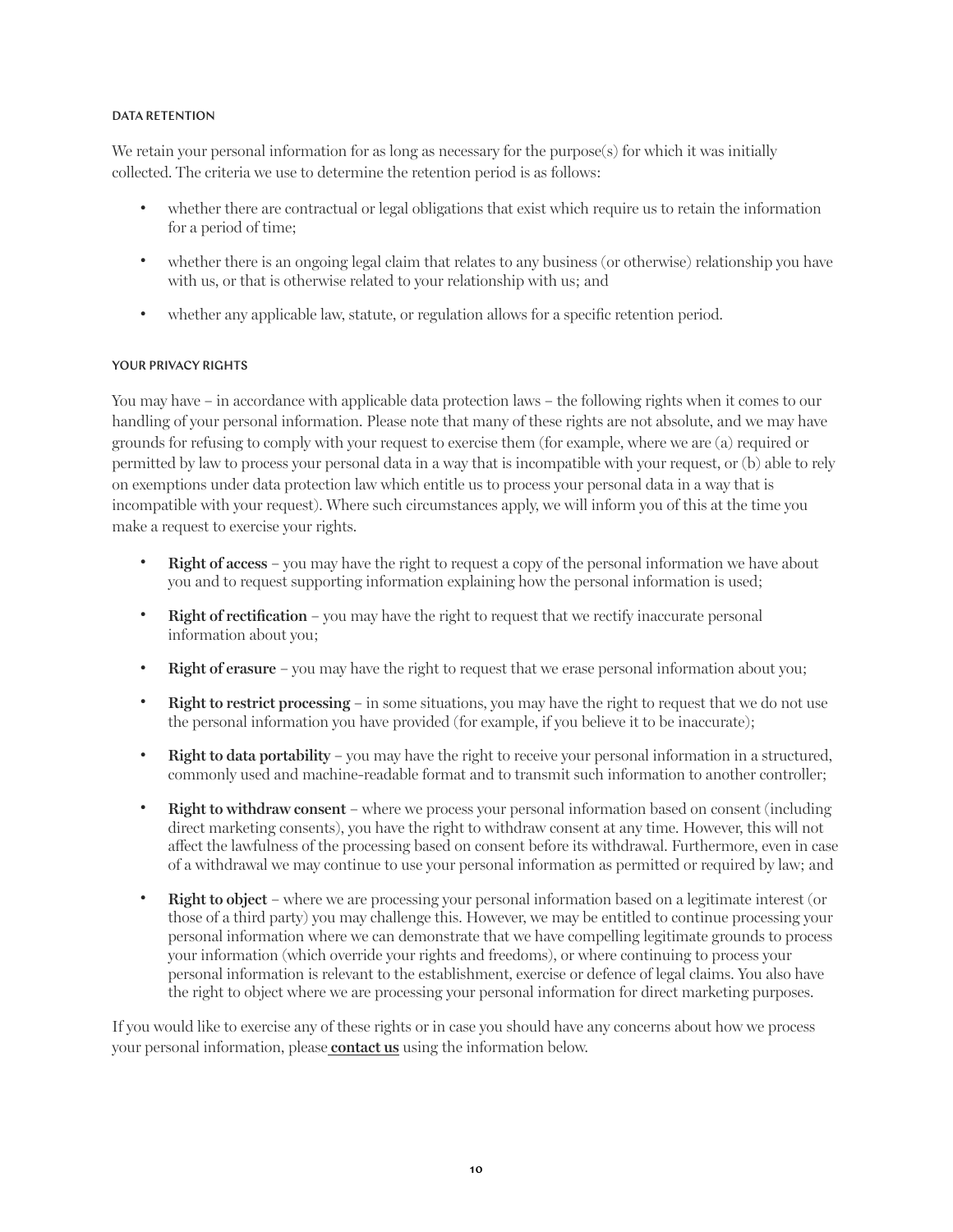You will not have to pay a fee to access your personal data (or to exercise any of the other rights). However, we may charge a reasonable fee if your request is clearly unfounded, repetitive or excessive. Alternatively, we could refuse to comply with your request in these circumstances.

We may need to request specific information from you to help us confirm your identity and ensure your right to access your personal information, or access someone else's personal information on their behalf (or to exercise any of the other rights). This is a security measure to ensure that personal information is not disclosed to any person who has no right to receive it. We may also contact you to ask you for further information in relation to your request to speed up our response.

We try to respond to all legitimate requests within one month. Occasionally it could take us longer than a month if your request is complex or you have made a number of requests. In this case, we will notify you and keep you updated. Should we be unable to comply with your request, we will provide an explanation.

#### **Privacy Contact Information**

You may contact us with any issues or questions you have regarding our processing of personal information.

EMAIL - privacy@thecoreclub.com

You have the right to make a complaint at any time to the supervisory authority in the Member State of the EU or EEA in which you are resident. We would, however, appreciate the chance to deal with your concerns before you approach a supervisory authority, so please contact us in the first instance.

# 13. CONTACT US

We welcome requests, questions, comments, and feedback on this Privacy Notice and our management of personal information. If you have requests, questions, concerns, or feedback, you can always contact us in the following ways. For your protection, we may need to verify your identity before assisting with your request, such as verifying that the information used to contact us matches the information that we have on file.

> **Email** privacy@thecoreclub.com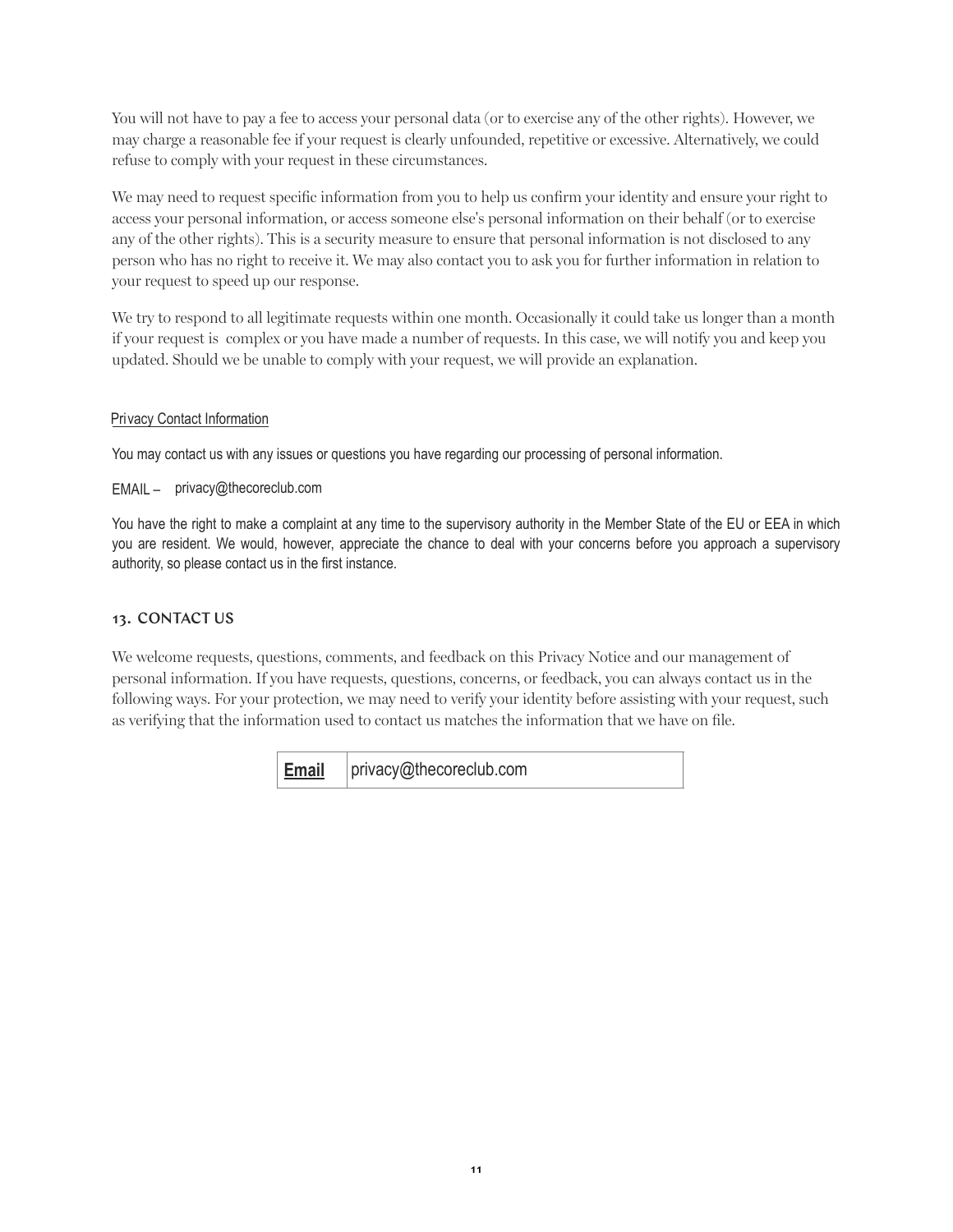# California Privacy Law *Appendix*

This appendix seeks to provide additional information to residents of California and supplements the information provided in the Privacy Notice above.

To learn more about the categories of personal information we collect, how we collect it, why it is collected, with whom we share the information, and how long we retain it, please see the chart below.

| CATEGORY                                                                                                                                              |                                                                                                                                                                                                                                  | WHAT WE COLLEC HOW WE COLLECT                                                                                                | WHY WE COLLECT IT WITH WHOM WE HOW LONG WE                                                                                   | <b>SHARE IT</b>                                                                                                                                | <b>RETAIN IT</b>                                                                                                                                                                     |
|-------------------------------------------------------------------------------------------------------------------------------------------------------|----------------------------------------------------------------------------------------------------------------------------------------------------------------------------------------------------------------------------------|------------------------------------------------------------------------------------------------------------------------------|------------------------------------------------------------------------------------------------------------------------------|------------------------------------------------------------------------------------------------------------------------------------------------|--------------------------------------------------------------------------------------------------------------------------------------------------------------------------------------|
| <b>IDENTIFIERS</b>                                                                                                                                    | Name, mailing addres<br>email address, phone<br>number, gender,<br>payment information.<br>and other contact<br>information.<br>For more information<br>please see the Types of<br>Information We Colle<br>section above.        | when you directly prov<br>it to us, through your u<br>of our Services, or from<br>third parties.                             | Collected online or offl We collect this informat<br>for the purposes listed in<br>the How We Use<br>Information section abd | Shared with our<br>affiliates, partners,<br>vendors, and service<br>providers as describ<br>in the How We Sha<br>Information section<br>above. | We retain information<br>as long as necessary for<br>the purpose for which<br>was initially collected,<br>including the purposes<br>listed in the How We L<br>Information section ab |
| PERSONAL<br><b>INFORMATION</b><br><b>CATEGORIES LISTED</b><br>IN THE CALIFORNIA<br><b>CUSTOMER RECORD</b><br>STATUTE (CAL. CIV.<br>CODE § 1798.80(E)) | Name, mailing addres<br>email address, phone<br>number, gender,<br>payment information.<br>and other contact<br>information.<br>For more information<br>please see the Types of<br><b>Information We Colle</b><br>section above. | when you directly prov<br>it to us, through your u<br>of our Services, or from<br>third parties.                             | Collected online or offl We collect this informat<br>for the purposes listed in<br>the How We Use<br>Information section abo | Shared with our<br>affiliates, partners,<br>vendors, and service<br>providers as describ<br>in the How We Sha<br>Information section<br>above. | We retain information<br>as long as necessary for<br>the purpose for which<br>was initially collected,<br>including the purposes<br>listed in the How We L<br>Information section ab |
| <b>PROTECTED</b><br>CLASSIFICATION<br><b>CHARACTERISTICS</b><br><b>UNDER CALIFORNIA</b><br>OR FEDERAL LAW                                             | Age.<br>For more information<br>please see the Types of<br><b>Information We Colle</b><br>section above.                                                                                                                         | Collected online or offl<br>when you directly prov<br>it to us, through your u<br>of our Services, or from<br>third parties. | We collect this informat<br>for the purposes listed in<br>the How We Use<br>Information section abd                          | Shared with our<br>affiliates, partners,<br>vendors, and service<br>providers as describ<br>in the How We Sha<br>Information section<br>above. | We retain information<br>as long as necessary for<br>the purpose for which<br>was initially collected,<br>including the purposes<br>listed in the How We L<br>Information section ab |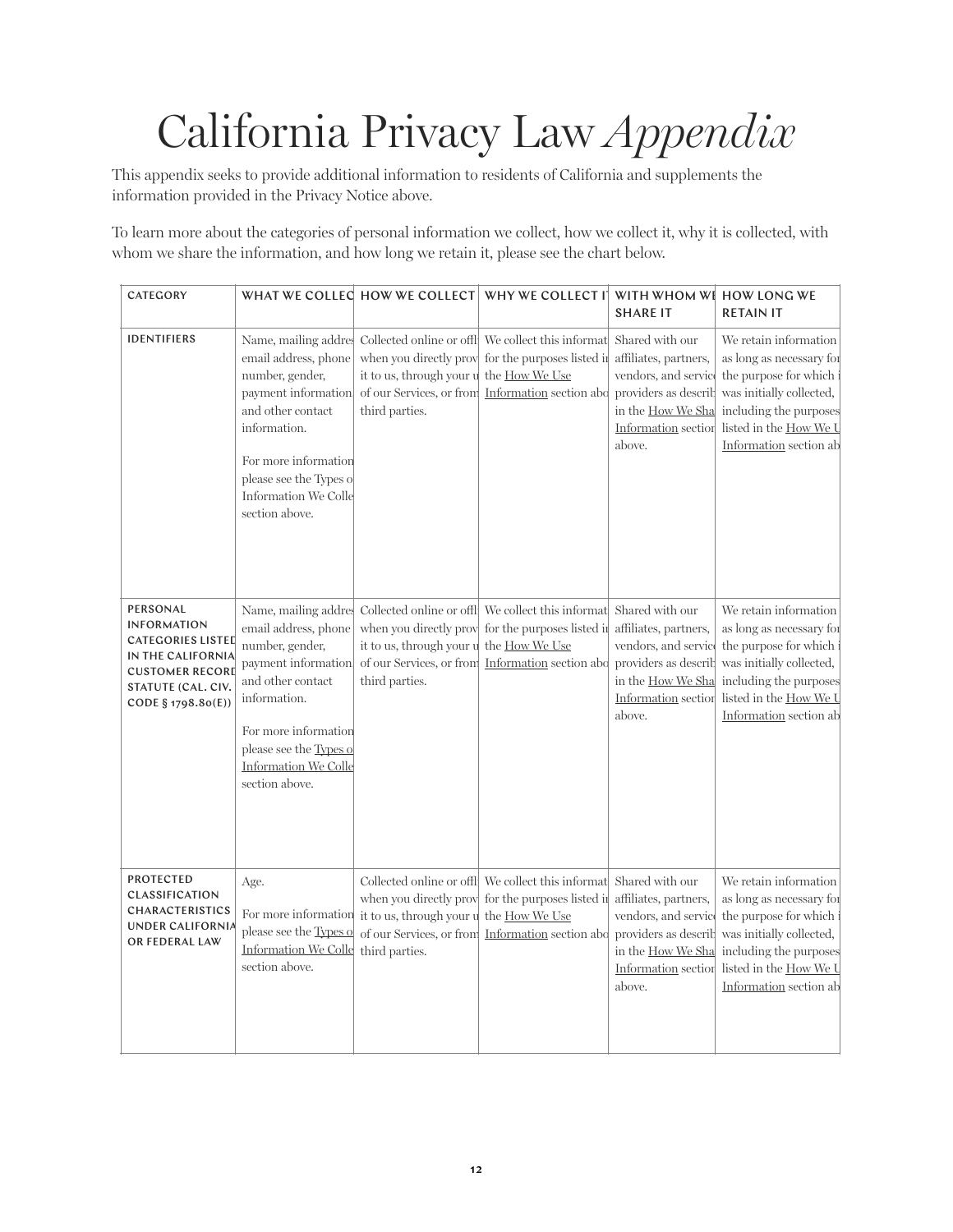| COMMERCIAL<br><b>INFORMATION</b>                                               | Transactional<br>information such as tl<br>products or services<br>purchased.<br>For more information<br>please see the Types of<br>Information We Colle<br>section above.                                                                               | when you directly prov<br>it to us, through your u<br>of our Services, or from<br>third parties.                    | Collected online or offle We collect this informates Shared with our<br>for the purposes listed in<br>the How We Use<br>Information section abo       | affiliates, partners,<br>providers as describ<br>in the How We Sha<br>above.                         | We retain information<br>as long as necessary for<br>vendors, and service the purpose for which<br>was initially collected,<br>including the purposes<br>Information section listed in the How We U<br>Information section ab                      |
|--------------------------------------------------------------------------------|----------------------------------------------------------------------------------------------------------------------------------------------------------------------------------------------------------------------------------------------------------|---------------------------------------------------------------------------------------------------------------------|-------------------------------------------------------------------------------------------------------------------------------------------------------|------------------------------------------------------------------------------------------------------|----------------------------------------------------------------------------------------------------------------------------------------------------------------------------------------------------------------------------------------------------|
| <b>BIOMETRIC</b><br><b>INFORMATION</b>                                         | Not collected.                                                                                                                                                                                                                                           | N/A                                                                                                                 | N/A                                                                                                                                                   | N/A                                                                                                  | N/A                                                                                                                                                                                                                                                |
| INTERNET OR OTHE<br><b>SIMILAR NETWORK</b><br><b>ACTIVITY</b>                  | IP address, browser ty<br>and version, browser<br>plug-in types and<br>versions, operating<br>system and platform,<br>device type and device<br>identifiers<br>For more information<br>please see the Types of<br>Information We Colle<br>section above. | Collected online when<br>directly provide it to us<br>through your use of ou<br>Services, or from third<br>parties. | We collect this informat Shared with our<br>for the purposes listed in<br>the How We Use<br>Information section abo                                   | affiliates, partners,<br>vendors, and service<br>providers as describ<br>in the How We Sha<br>above. | We retain information<br>as long as necessary for<br>the purpose for which<br>was initially collected,<br>including the purposes<br>Information section listed in the How We U<br>Information section ab                                           |
| <b>GEOLOCATION DAT</b> Not collected.                                          |                                                                                                                                                                                                                                                          | N/A                                                                                                                 | N/A                                                                                                                                                   | N/A                                                                                                  | N/A                                                                                                                                                                                                                                                |
| <b>SENSORY DATA</b>                                                            | Not collected.                                                                                                                                                                                                                                           | N/A                                                                                                                 | N/A                                                                                                                                                   | N/A                                                                                                  | N/A                                                                                                                                                                                                                                                |
| PROFESSIONAL OR<br>EMPLOYMENT-<br><b>RELATED</b><br><b>INFORMATION</b>         | Place of employment<br>and position.<br>For more information<br>please see the Types of<br><b>Information We Colle</b><br>section above.                                                                                                                 | when you directly prov<br>it to us, through your u<br>of our Services, or from<br>third parties.                    | Collected online or offl We collect this informat Shared with our<br>for the purposes listed in<br>the How We Use<br>Information section abo          | affiliates, partners,<br>vendors, and service<br>providers as describ<br>above.                      | We retain information<br>as long as necessary for<br>the purpose for which<br>was initially collected,<br>in the How We Sha including the purposes<br>Information section listed in the How We U<br>Information section ab                         |
| NON-PUBLIC<br><b>EDUCATION</b><br><b>INFORMATION</b>                           | Not collected.                                                                                                                                                                                                                                           | N/A                                                                                                                 | N/A                                                                                                                                                   | N/A                                                                                                  | N/A                                                                                                                                                                                                                                                |
| <b>INFERENCES DRAWI</b><br><b>FROM OTHER</b><br>PERSONAL<br><b>INFORMATION</b> | Information generate<br>from your use of our<br>Services reflecting you<br>preferences                                                                                                                                                                   | when you directly prov<br>it to us, through your u<br>third parties.                                                | Collected online or offl We collect this informat<br>for the purposes listed in<br>the How We Use<br>of our Services, or from Information section abo | Shared with our<br>affiliates, partners,<br>in the How We Sha<br>above.                              | We retain information<br>as long as necessary for<br>vendors, and service the purpose for which<br>providers as describ was initially collected,<br>including the purposes<br>Information section listed in the How We U<br>Information section ab |